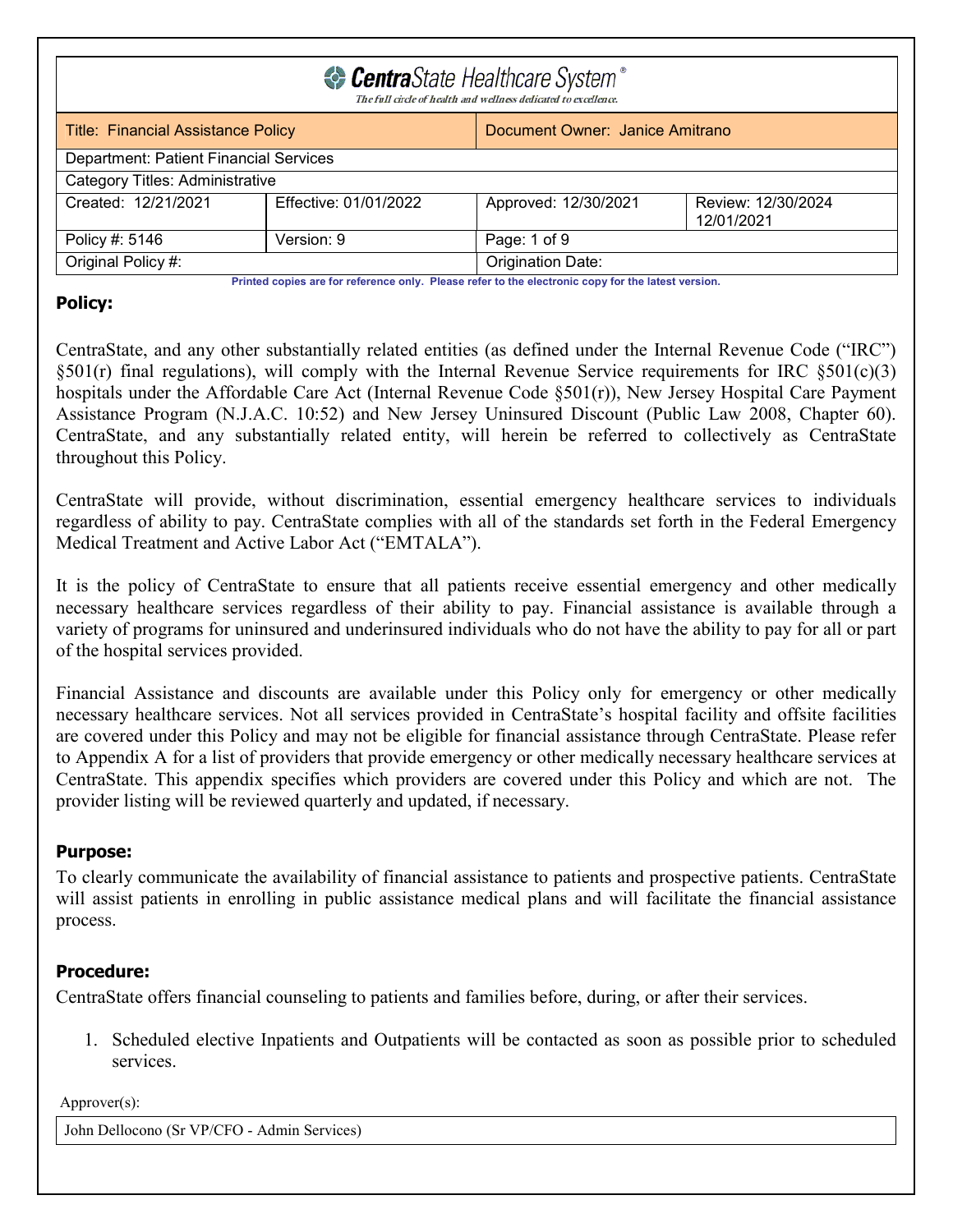| CentraState Healthcare System <sup>®</sup><br>The full circle of health and wellness dedicated to excellence. |            |                   |  |  |
|---------------------------------------------------------------------------------------------------------------|------------|-------------------|--|--|
| <b>Title: Financial Assistance Policy</b><br>Document Owner: Janice Amitrano                                  |            |                   |  |  |
| Department: Patient Financial Services                                                                        |            |                   |  |  |
| Category Titles: Administrative                                                                               |            |                   |  |  |
| Created: 12/21/2021<br>Effective: 01/01/2022<br>Approved: 12/30/2021<br>Review: 12/30/2024<br>12/01/2021      |            |                   |  |  |
| Policy #: 5146                                                                                                | Version: 9 | Page: 2 of 9      |  |  |
| Original Policy #:                                                                                            |            | Origination Date: |  |  |
| Printed copies are for reference only. Please refer to the electronic copy for the latest version.            |            |                   |  |  |

2. Inpatients shall be provided financial counseling as soon as possible during Inpatient stays, on regular business days.

- 3. For any scheduled elective Inpatients or Outpatients or any Inpatients not counseled during their stay, and for all other patients (including Emergency Room patients), financial counseling shall be offered by phone, mail or in person. Patients are provided, on each bill, a phone number to call a financial counselor.
- 4. Financial counselors are available at the Medical Center for in person screenings.

During the financial counseling process, CentraState will screen the patient for eligibility in public assistance programs, including Medicare, Medicaid, the Catastrophic Illness Fund for Children, and the Violent Crimes Compensation Office, the Health Resources & Services Administration Covid 19 program, and any other applicable Federal or State of NJ programs. CentraState will assist the patient with the enrollment process for any programs for which the patient has probable eligibility.

If ineligible for the public assistance programs mentioned above, CentraState will screen the patient for income and asset eligibility under the New Jersey Hospital Care Payment Assistance Program ("Charity Care"). The patient will be advised, as indicated on the New Jersey Hospital Assistance Program Application for Participation ("Application"), that it is his/her responsibility to provide the documentation of residency, identification, income, assets, etc. required (described below).

If the patient is uninsured, CentraState will determine eligibility for reduced charges, specifically 115% of Medicare rates, in accordance with the New Jersey Uninsured Discount. The patient will self-report their gross income during the financial counseling interview. In the absence of a financial counseling interview (as in the case of an emergency room visit), CentraState will routinely bill the patient at 115% of Medicare reimbursement rates.

### **Eligibility Criteria:**

### Charity Care

Charity Care assistance is free or reduced charge care which is available to patients who receive inpatient and outpatient services at acute care hospitals throughout the State of New Jersey.

Charity Care is available to New Jersey residents who:

Approver(s):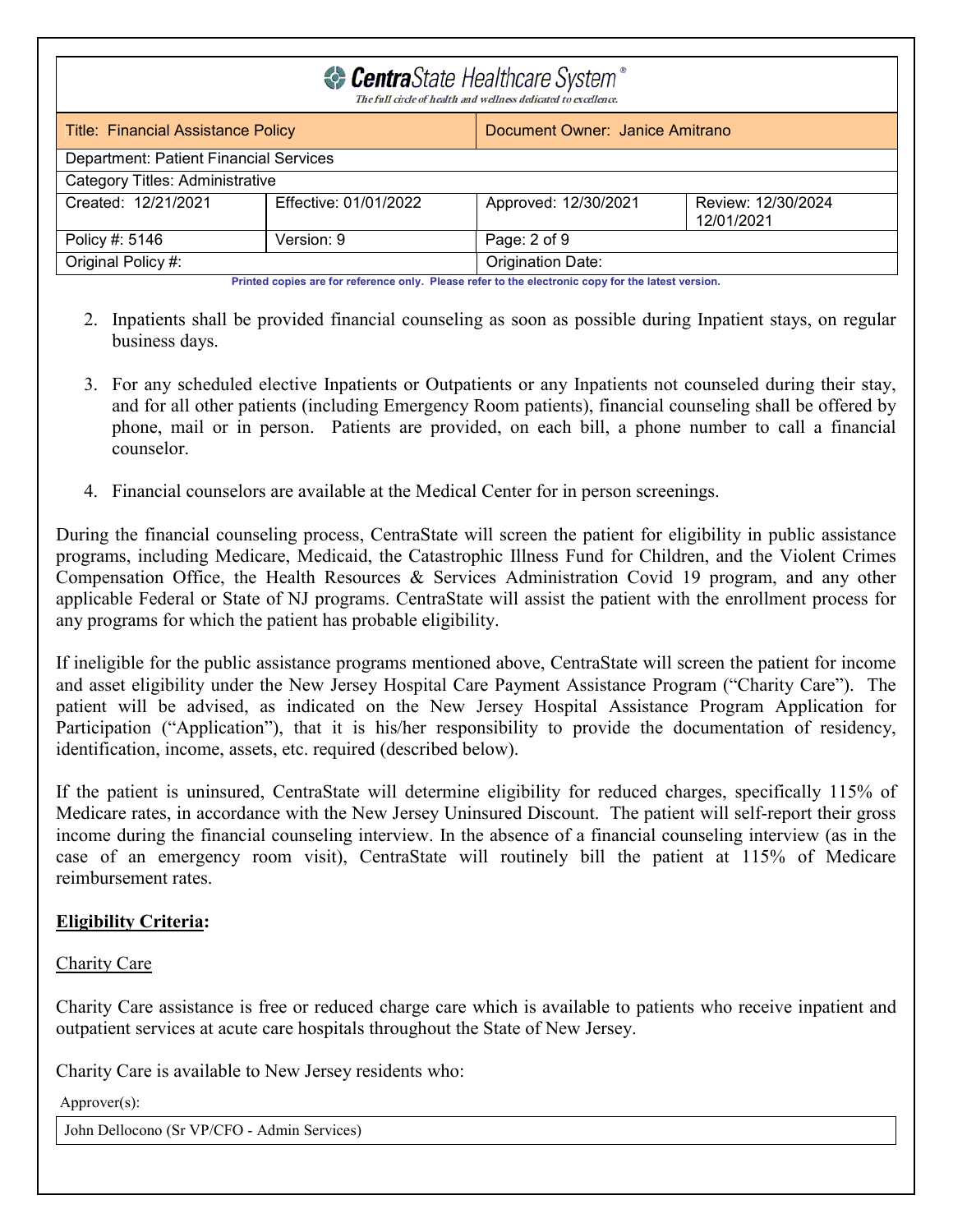| CentraState Healthcare System <sup>®</sup><br>The full circle of health and wellness dedicated to excellence. |  |                   |  |  |
|---------------------------------------------------------------------------------------------------------------|--|-------------------|--|--|
| <b>Title: Financial Assistance Policy</b><br>Document Owner: Janice Amitrano                                  |  |                   |  |  |
| Department: Patient Financial Services                                                                        |  |                   |  |  |
| Category Titles: Administrative                                                                               |  |                   |  |  |
| Effective: 01/01/2022<br>Approved: 12/30/2021<br>Created: 12/21/2021<br>Review: 12/30/2024<br>12/01/2021      |  |                   |  |  |
| Page: 3 of 9<br>Version: 9<br>Policy #: 5146                                                                  |  |                   |  |  |
| Original Policy #:                                                                                            |  | Origination Date: |  |  |

- 1. Have no health coverage or have coverage that pays only part of the bill;
- 2. Are ineligible for any private or governmental sponsored coverage (such as Medicaid): and
- 3. Meet the income and assets criteria described below.

Charity Care may be available to non-New Jersey residents, subject to specific provisions (such as emergency medical conditions).

Income Criteria - Patients with family gross income less than or equal to 200% of the Federal Poverty Guidelines ("FPG") are eligible for 100% charity care coverage. Patients with family gross income greater than 200% but less than or equal to 300% of FPG are eligible for discounted care under the Charity Care program. Free or discounted charges are determined by the following fee schedule:

| Income as a Percentage of                   | <b>Percentage of Medicaid</b>     |
|---------------------------------------------|-----------------------------------|
| <b>HHS Poverty Income Guidelines</b>        | <b>Rate Paid by Patient</b>       |
| Less than or equal to $200\%$               | 0% of Medicaid Rate               |
| Greater than 200% but less than or equal to | 20% of Medicaid Rate              |
| 225%                                        |                                   |
| Greater than 225% but less than or equal to | 40% of Medicaid Rate              |
| 250%                                        |                                   |
| Greater than 250% but less than or equal to | 60% of Medicaid Rate              |
| 275%                                        |                                   |
| Greater than 275% but less than or equal to | 80% of Medicaid Rate              |
| 300%                                        |                                   |
| Greater than 300%                           | Uninsured Discount Rate Available |

Assets Criteria – A patient's individual assets cannot exceed \$7,500 and family assets cannot exceed \$15,000 as of the date of service in order to be eligible. Spend down of assets, through partial payment of the hospital bill is allowed to enable the patient to qualify for Charity Care. The amount for which the patient is responsible after partial charity care shall be limited to 30% of income.

#### New Jersey Uninsured Discount

The New Jersey Uninsured Discount is available to uninsured patients whose family gross income is less than 500% of FPG. However, CentraState offers discounted rates to all uninsured individuals (outlined below).

Approver(s):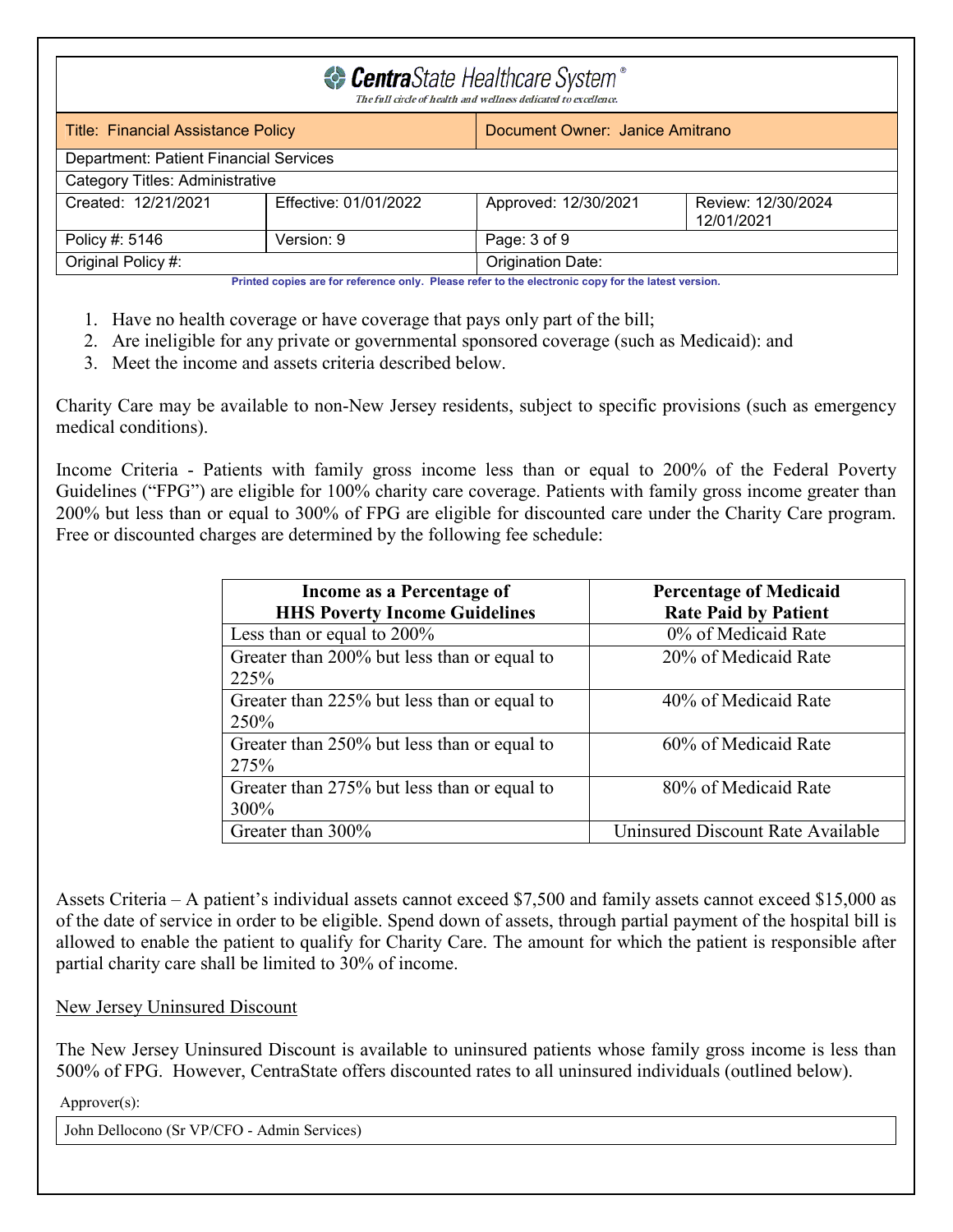| CentraState Healthcare System®<br>The full circle of health and wellness dedicated to excellence.        |            |                   |  |  |
|----------------------------------------------------------------------------------------------------------|------------|-------------------|--|--|
| Document Owner: Janice Amitrano<br><b>Title: Financial Assistance Policy</b>                             |            |                   |  |  |
| Department: Patient Financial Services                                                                   |            |                   |  |  |
| Category Titles: Administrative                                                                          |            |                   |  |  |
| Effective: 01/01/2022<br>Created: 12/21/2021<br>Approved: 12/30/2021<br>Review: 12/30/2024<br>12/01/2021 |            |                   |  |  |
| Policy #: 5146                                                                                           | Version: 9 | Page: 4 of 9      |  |  |
| Original Policy #:                                                                                       |            | Origination Date: |  |  |

### **Calculation of Amounts Billed to Patients:**

- 1. Uninsured Patients Eligible for Charity Care
	- a. Uninsured patients who qualify for full or partial Charity Care will have their bills reduced from 20% -100% based upon based upon the Charity Care criteria (discussed above).
- 2. Uninsured Patients not Eligible for Charity Care
	- a. Uninsured patients with family gross income between 301%-500% of FPG will be provided a significant discount, in accordance with the New Jersey Uninsured Discount, and will be billed at 115% of the Medicare rate for Inpatient and Outpatient services. If a Medicare rate is not established for a given service, 150% of the Medicaid cost-to-charge ratio for the appropriate date of service (for outpatients) or 115% of the Medicaid DRG rate (for inpatients) will be utilized. All billings at 115% of Medicare reimbursement rates are subject to verification, if the patient is found to have income over 500% of FPG, the bill will be recalculated at a higher rate. Please see 2b below.
	- b. Uninsured patients with income over 500% of FPG will be provided a significant discount, and be billed at 150% of the Medicare rate for Inpatient and Outpatient services. If a Medicare rate is not established for a given service, the 150% of the Medicaid cost-to-charge ratio for the appropriate date of service (for outpatients) or 150% of the Medicaid DRG rate (for inpatients) will be utilized. This discount is also available to insured patients whose insurance benefits have been exhausted or for non-covered services, excluding cosmetic surgery cases.
- 3. Underinsured Patients Eligible for Charity Care
	- a. Insured patients who qualify for Charity Care will have deductibles, copays, coinsurance or other out of pocket expenses discounted at the appropriate percentage.
- 4. Amounts Generally Billed ("AGB")

Approver(s):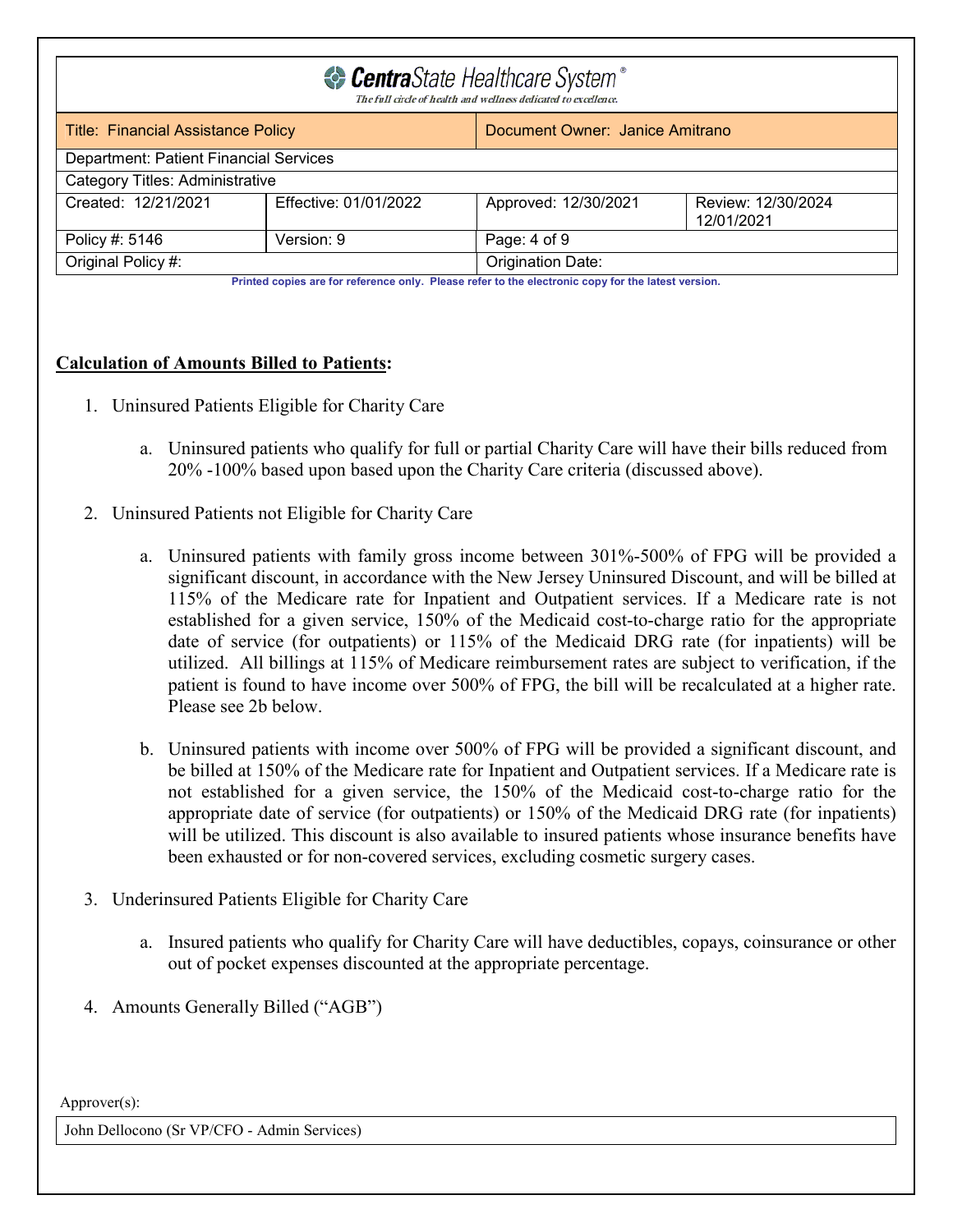| CentraState Healthcare System <sup>®</sup><br>The full circle of health and wellness dedicated to excellence. |            |                   |  |  |
|---------------------------------------------------------------------------------------------------------------|------------|-------------------|--|--|
| Document Owner: Janice Amitrano<br><b>Title: Financial Assistance Policy</b>                                  |            |                   |  |  |
| Department: Patient Financial Services                                                                        |            |                   |  |  |
| Category Titles: Administrative                                                                               |            |                   |  |  |
| Created: 12/21/2021<br>Effective: 01/01/2022<br>Approved: 12/30/2021<br>Review: 12/30/2024<br>12/01/2021      |            |                   |  |  |
| Policy #: 5146                                                                                                | Version: 9 | Page: 5 of 9      |  |  |
| Original Policy #:                                                                                            |            | Origination Date: |  |  |
| Printed copies are for reference only. Please refer to the electronic copy for the latest version.            |            |                   |  |  |

a. Pursuant to Internal Revenue Code  $\S501(r)(5)$ , in the case of emergency or other medically necessary care, patients eligible for financial assistance under this Policy will not be charged more than an individual who has insurance covering such care.

- b. All patients eligible for assistance under this Policy may be eligible for this discount. This includes all uninsured patients and underinsured patients if their family gross income is greater than 200% but less than or equal to 300% of FPG.
- c. CentraState has adopted the look-back method to calculate its AGB percentage of 29.4%. The AGB percentage is calculated annually and is based on all claims allowed by Medicare fee-forservice plus all Private Health Insurers over a 12 month period, divided by the gross charges associated with these claims. The applicable AGB % will be applied to gross charge to determine the AGB.

Any patient eligible for financial assistance will always be charged the lesser of AGB or any discounted rate available under this Policy.

## **Method for Applying for Financial Assistance:**

Patients who meet the eligibility criteria for Charity Care must submit a completed Application. As previously mentioned, a completed Application must include certain required documents. The following documentation is required:

- Proof of Identification:
- Proof of Income:
- Proof of Assets; and
- Proof of New Jersey residency.

Please refer to the Application which further outlines the documents required for submission. Additional documents may be required depending on the individual applicant's circumstances. An individual may apply for Charity Care within the following timeframes, whichever is longest:

- - 1. Within 240 days from the date of the first post-discharge billing statement; or
- 2. Within 1 year (365 days) from the date of service.

Applicants will be notified of their financial assistance determination (approvals or denials) in writing within 10 business days from the day the applicant submits a completed Application. If the Application does not include

#### Approver(s):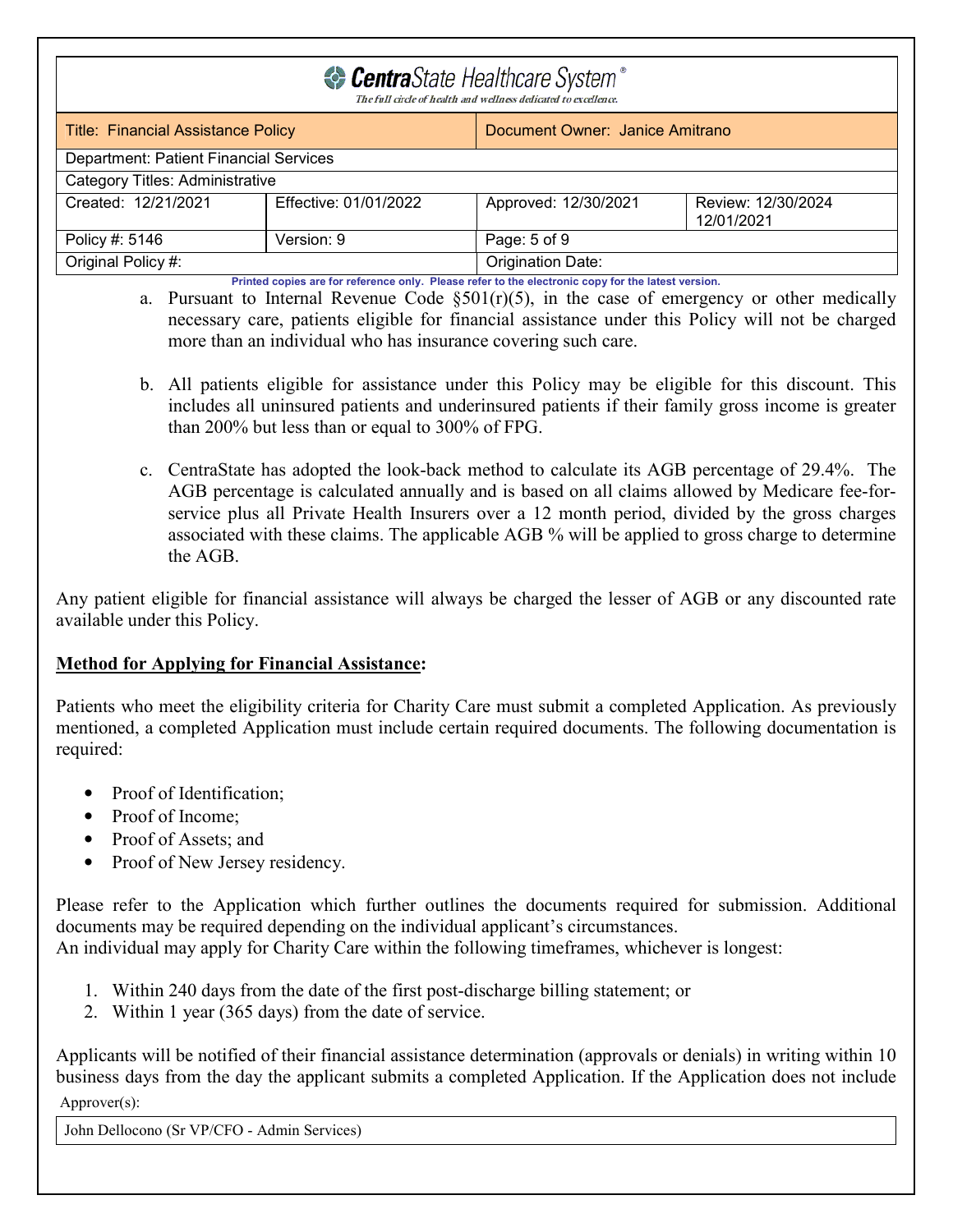| CentraState Healthcare System <sup>®</sup><br>The full circle of health and wellness dedicated to excellence. |  |                   |  |  |
|---------------------------------------------------------------------------------------------------------------|--|-------------------|--|--|
| <b>Title: Financial Assistance Policy</b><br>Document Owner: Janice Amitrano                                  |  |                   |  |  |
| Department: Patient Financial Services                                                                        |  |                   |  |  |
| <b>Category Titles: Administrative</b>                                                                        |  |                   |  |  |
| Created: 12/21/2021<br>Effective: 01/01/2022<br>Approved: 12/30/2021<br>Review: 12/30/2024<br>12/01/2021      |  |                   |  |  |
| Page: 6 of 9<br>Policy #: 5146<br>Version: 9                                                                  |  |                   |  |  |
| Original Policy #:                                                                                            |  | Origination Date: |  |  |
| Printed copies are for reference only. Please refer to the electronic copy for the latest version.            |  |                   |  |  |

sufficient documentation to make the determination ("incomplete Application") the applicant will be notified. This written notification will describe the additional information and/or documentation needed to make an eligibility determination, as well as include a copy of the CentraState Plain Language Summary ("PLS"), which is defined later in this Policy.

Applicants may submit the missing/additional documentation within one year of the original application date, if the original application date was within one year of date of service.

The Application is available on CentraState's website: [http://www.centrastate.com.](http://www.centrastate.com/)

Additionally, individuals may request an application by calling CentraState's Patient Financial Counseling Department at (732) 294-2641 or Patient Financial Services at (732) 294-7065.

Paper copies of the Application are also available at the following location:

### CentraState Medical Center Financial Counseling Department 1st Floor (Next to Admitting) 901 West Main Street Freehold, New Jersey 07728

Financial counselors are available at the Medical Center for help, assistance or questions.

Completed Applications (with all documentation/information) should be mailed to:

CentraState Medical Center Attn: Financial Counseling 901 West Main Street Freehold, New Jersey 07728

# **Widely Publicizing the FAP, Application and PLS:**

The PLS is a written statement that notifies an individual that the hospital facility offers financial assistance and provides information regarding this Policy in language that is clear, concise and easy to understand.

Approver(s):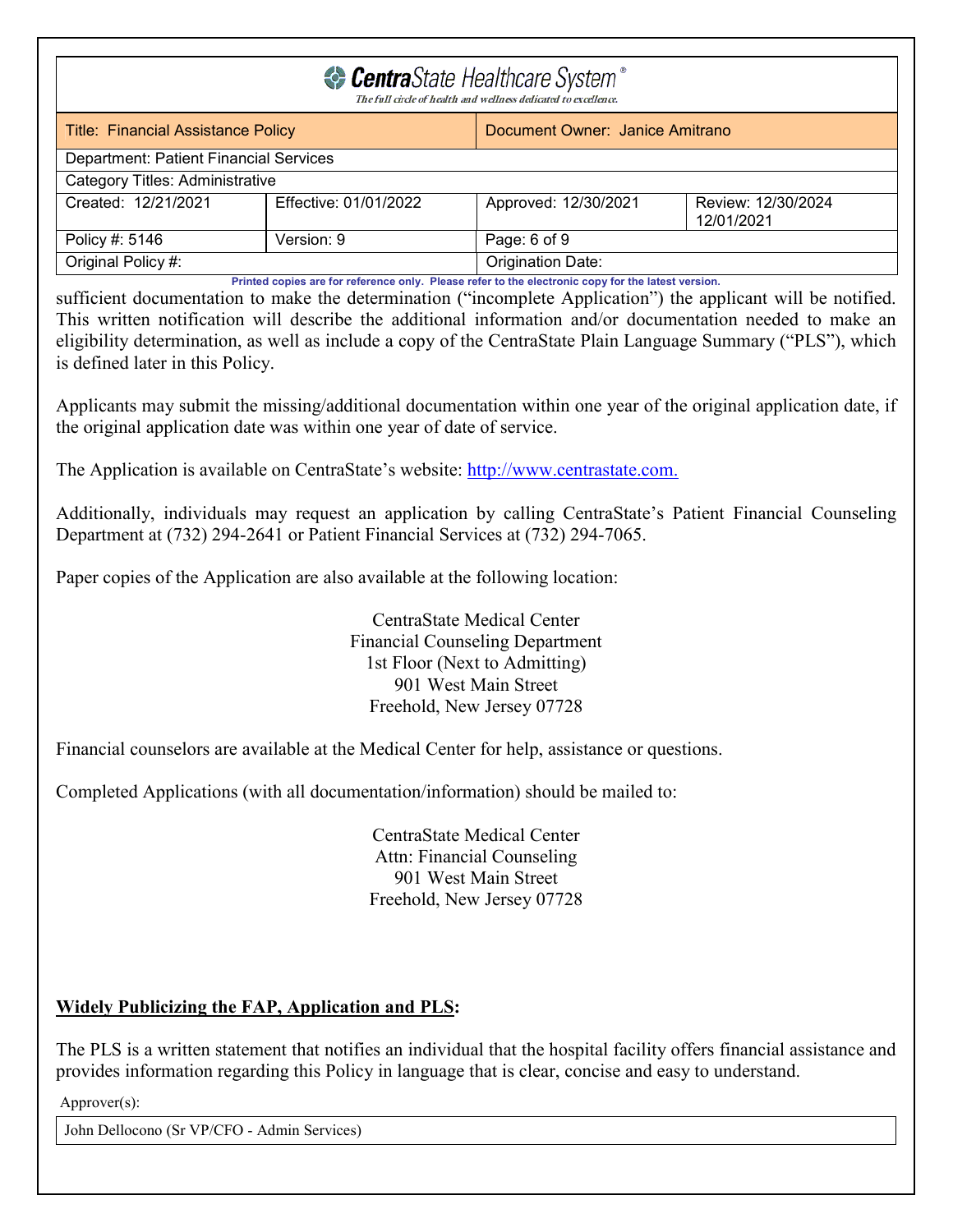| CentraState Healthcare System <sup>®</sup><br>The full circle of health and wellness dedicated to excellence. |                                        |                   |  |  |  |
|---------------------------------------------------------------------------------------------------------------|----------------------------------------|-------------------|--|--|--|
| <b>Title: Financial Assistance Policy</b><br>Document Owner: Janice Amitrano                                  |                                        |                   |  |  |  |
|                                                                                                               | Department: Patient Financial Services |                   |  |  |  |
| Category Titles: Administrative                                                                               |                                        |                   |  |  |  |
| Effective: 01/01/2022<br>Created: 12/21/2021<br>Approved: 12/30/2021<br>Review: 12/30/2024<br>12/01/2021      |                                        |                   |  |  |  |
| Version: 9<br>Page: 7 of 9<br>Policy #: 5146                                                                  |                                        |                   |  |  |  |
| Original Policy #:<br>医心中性 医心包 医心包 医心包 医心包 医心包 医心包 医心脏 医血管切除术 医心脏 医神经 医神经 医神经 医心包 医心包 医心脏 医神经性病 医心脏病 医心脏      |                                        | Origination Date: |  |  |  |

CentraState translates its FAP, Application and PLS in other languages wherein the primary language of CentraState's primary service area represents 5% or 1,000 individuals; whichever is less. Translated versions are available upon request or on the following website: [http://www.centrastate.com.](http://www.centrastate.com/)

Paper copies of the FAP, Application and the PLS are available upon request without charge by mail and are available in at various areas throughout the hospital facility which include the emergency department, admissions/registration departments and financial counseling department.

All patients will be offered a copy of the PLS as part of the intake or discharge process.

Signs or displays will be conspicuously posted in public hospital locations that notify and inform patients about the availability of financial assistance.

CentraState will also make reasonable efforts to inform members of the community about the availability of financial assistance.

### **Billing and Collection Procedures:**

- 1. Patients shall be billed routinely for unpaid balances and shall be notified of any impending collection or legal action. Patients shall be provided with contact information to discuss any questions or problems.
- 2. Patient bills shall indicate the availability of payment schedules. Upon patient request, the following payment schedule for balances of at least \$100 may be agreed upon:

| <b>Balance</b>                                     | <b>Monthly Payment</b>                |  |
|----------------------------------------------------|---------------------------------------|--|
| $$100 - $450$                                      | $\frac{1}{4}$ of balance              |  |
| \$451-\$3000                                       | $1/12$ of balance                     |  |
| Over \$3000<br>Minimum of \$250 per month or 1% of |                                       |  |
|                                                    | gross income/month, whichever is more |  |

If the patient and CentraState representative mutually agree on a payment schedule and payments are received as agreed, further collection action will not be taken.

Exceptions to the schedule above may be made by the Supervisor, Credit or his superiors upon the request of the patient, and documentation by the patient of inability to pay according to the established schedule.

Approver(s):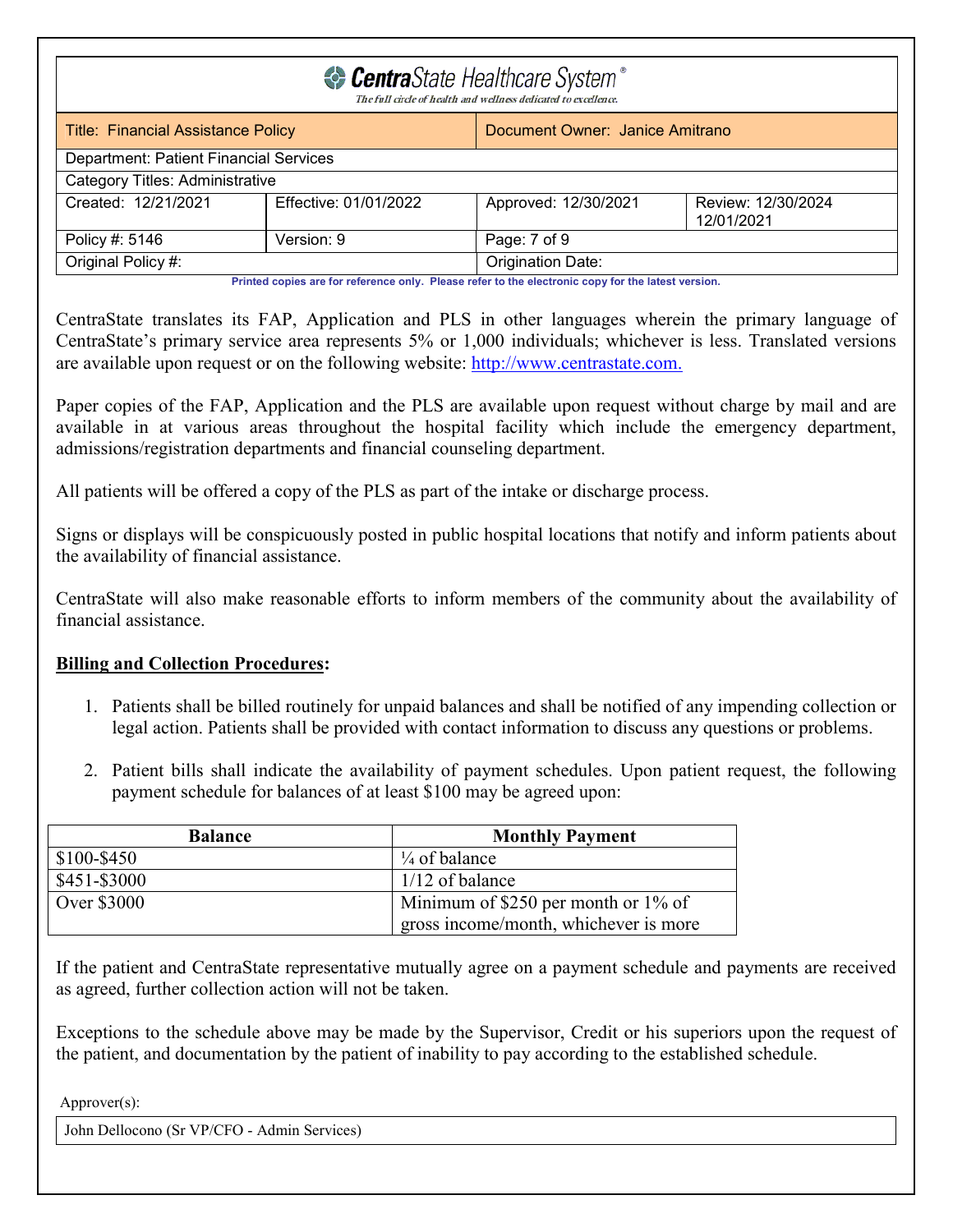| CentraState Healthcare System <sup>®</sup><br>The full circle of health and wellness dedicated to excellence. |  |                   |  |  |
|---------------------------------------------------------------------------------------------------------------|--|-------------------|--|--|
| Document Owner: Janice Amitrano<br><b>Title: Financial Assistance Policy</b>                                  |  |                   |  |  |
| Department: Patient Financial Services                                                                        |  |                   |  |  |
| <b>Category Titles: Administrative</b>                                                                        |  |                   |  |  |
| Created: 12/21/2021<br>Effective: 01/01/2022<br>Approved: 12/30/2021<br>Review: 12/30/2024<br>12/01/2021      |  |                   |  |  |
| Policy #: 5146<br>Page: 8 of 9<br>Version: 9                                                                  |  |                   |  |  |
| Original Policy #:                                                                                            |  | Origination Date: |  |  |
| Printed copies are for reference only. Please refer to the electronic copy for the latest version.            |  |                   |  |  |

If, at the end of the financial screening attempts and billing cycle, the patient has not been approved for financial assistance and/or is not on a payment plan, or after there has been a default in payment, the Credit Department will determine if the account will be assigned to a collection agency and/or attorney for collection.

### **Compliance with Internal Revenue Code §501(r)(6):**

Patients will be notified of the existence of financial assistance before any Extraordinary Collection Actions (ECAs), as defined in Internal Revenue Code §501(r)(6) are taken.

CentraState will not engage in any ECAs prior to the end of the "Notification Period". The date of the first postdischarge patient billing statement will mark the beginning of the 120-day Notification Period during which no ECAs will be undertaken. Subsequent to the Notification Period, collection agencies and/or attorneys may pursue collection of the account on CentraState's behalf. Writs of bodily attachments and foreclosure on a primary residence will not be utilized.

Patients will be given written notice at least 30 days prior to the initiation of any ECAs. The written notice will include the PLS, identify the ECA(s) that CentraState intends to initiate and the deadline date after which such ECA(s) may be undertaken.

If an incomplete Application is submitted, CentraState or any third parties acting on their behalf, will suspend any ECAs to obtain payment for a reasonable amount of time until or until a financial assistance eligibility determination is made.

Once a completed Application is received, CentraState will:

- 1. Suspend any ECAs against the individual (any third parties acting on their behalf will also suspend ECAs undertaken);
- 2. Make and document an eligibility determination in a timely manner; and
- 3. Notify the responsible party or individual in writing of the determination and basis for determination.

If a patient is deemed eligible for financial assistance, CentraState will:

1. Provide a billing statement indicating the amount the eligible individual owes, how that amount was determined and how information pertaining to AGB may be obtained;

Approver(s):